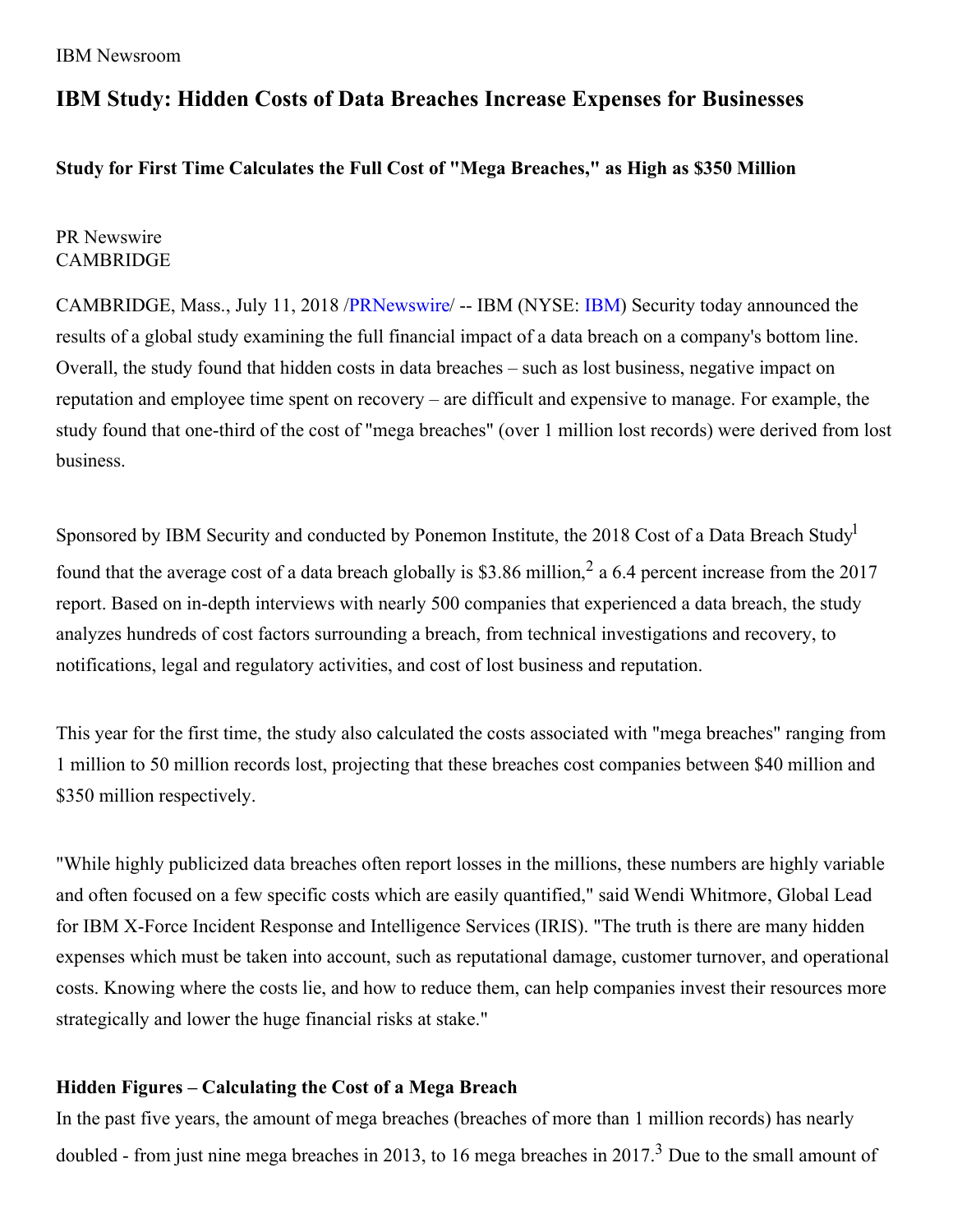mega breaches in the past, the Cost of a Data Breach study historically analyzed data breaches of around 2,500 to 100,000 lost records.

Based on analysis of 11 companies experiencing a mega breach over the past two years, this year's report uses statistical modelling to project the cost of breaches ranging from 1 million to 50 million compromised records. Key findings include:

- Average cost of a data breach of 1 million compromised records is nearly \$40 million dollars
- At 50 million records, estimated total cost of a breach is \$350 million dollars
- The vast majority of these breaches (10 out of 11) stemmed from malicious and criminal attacks (as opposed to system glitches or human error)
- The average time to detect and contain a mega breach was 365 days almost 100 days longer than a smaller scale breach (266 days)

For mega breaches, the biggest expense category was costs associated with lost business, which was estimated at nearly \$118 million for breaches of 50 million records – almost a third of the total cost of a breach this size. IBM analyzed the publicly reported costs of several high profile mega breaches, and found the reported numbers are often less than the average cost found in the study.<sup>4</sup> This is likely due to publicly reported cost often being limited to direct costs, such as technology and services to recover from the breach, legal and regulatory fees, and reparations to customers.

# **What Impacts the Average Cost of a Data Breach?**

For the past 13 years, the Ponemon Institute has examined the cost associated with data breaches of less than 100,000 records, finding that the costs have steadily risen over the course of the study. The average cost of a data breach was \$3.86 million in the 2018 study, compared to \$3.50 million in 2014 – representing nearly 10 percent net increase over the past 5 years of the study.

The study also examines factors which increase or decrease the cost of the breach, finding that costs are heavily impacted by the amount of time spent containing a data breach, as well as investments in technologies that speed response time.

- The average time to identify a data breach in the study was 197 days, and the average time to contain a data breach once identified was 69 days.
- Companies who contained a breach in less than 30 days saved over \$1 million compared to those that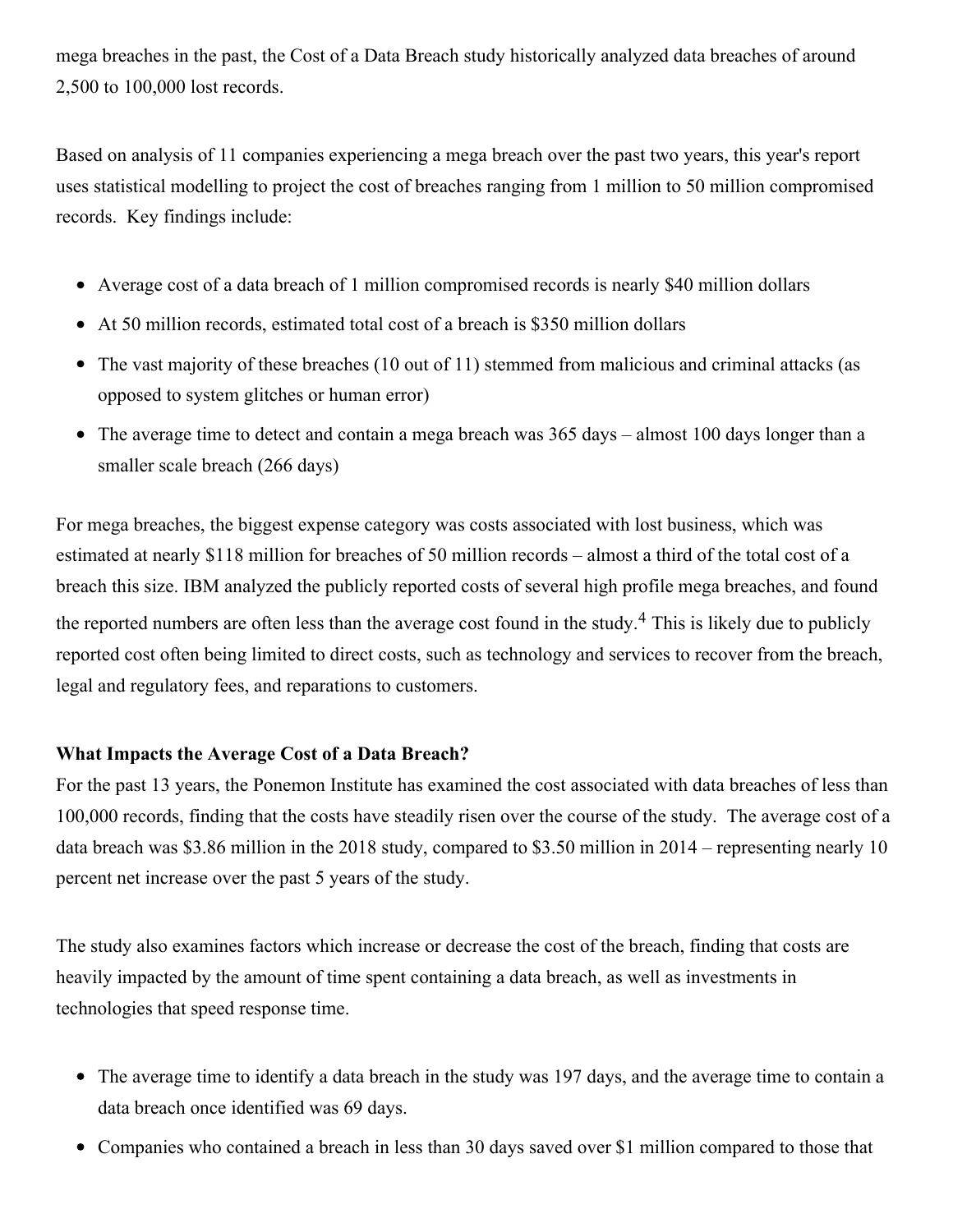took more than 30 days (\$3.09 million vs. \$4.25 million average total)

The amount of lost or stolen records also impacts the cost of a breach, costing \$148 per lost or stolen record on average. The study examined several factors which increase or decrease this cost:

- Having an incident response team was the top cost saving factor, reducing the cost by \$14 per compromised record
- The use of an AI platform for cybersecurity reduced the cost by \$8 per lost or stolen record
- Companies that indicated a "rush to notify" had a higher cost by \$5 per lost or stolen record

This year for the first time, the report examined the effect of security automation tools which use artificial intelligence, machine learning, analytics and orchestration to augment or replace human intervention in the identification and containment of a breach. The analysis found that organizations that had extensively deployed automated security technologies saved over \$1.5 million on the total cost of a breach (\$2.88 million, compared to \$4.43 million for those who had not deployed security automation.)

# **Regional and Industry Differences**

The study also compared the cost of data breaches in different industries and regions, finding that data breaches are the costliest in the U.S. and the Middle East, and least costly in Brazil and India.

- U.S. companies experienced the highest average cost of a breach at \$7.91 million, followed by the Middle East at \$5.31 million.
- Lowest total cost of a breach was \$1.24 million in Brazil, followed by \$1.77 million in India.

One major factor impacting the cost of a data breach in the U.S. was the reported cost of lost business, which was \$4.2 million – more than the total average cost of a breach globally, and more than double the amount of "lost business costs" compared to any other region surveyed. One major factor impacting lost business costs is customer turnover in the aftermath of a breach; in fact a recent IBM / [Harris](https://www.prnewswire.com/news-releases/new-survey-finds-deep-consumer-anxiety-over-data-privacy-and-security-300630067.html) poll report found that 75 percent of consumers in the U.S. say that they will not do business with companies that they do not trust to protect their data.

For the 8th year in a row, Healthcare organizations had the highest costs associated with data breaches – costing them \$408 per lost or stolen record – nearly three times higher than the cross-industry average (\$148).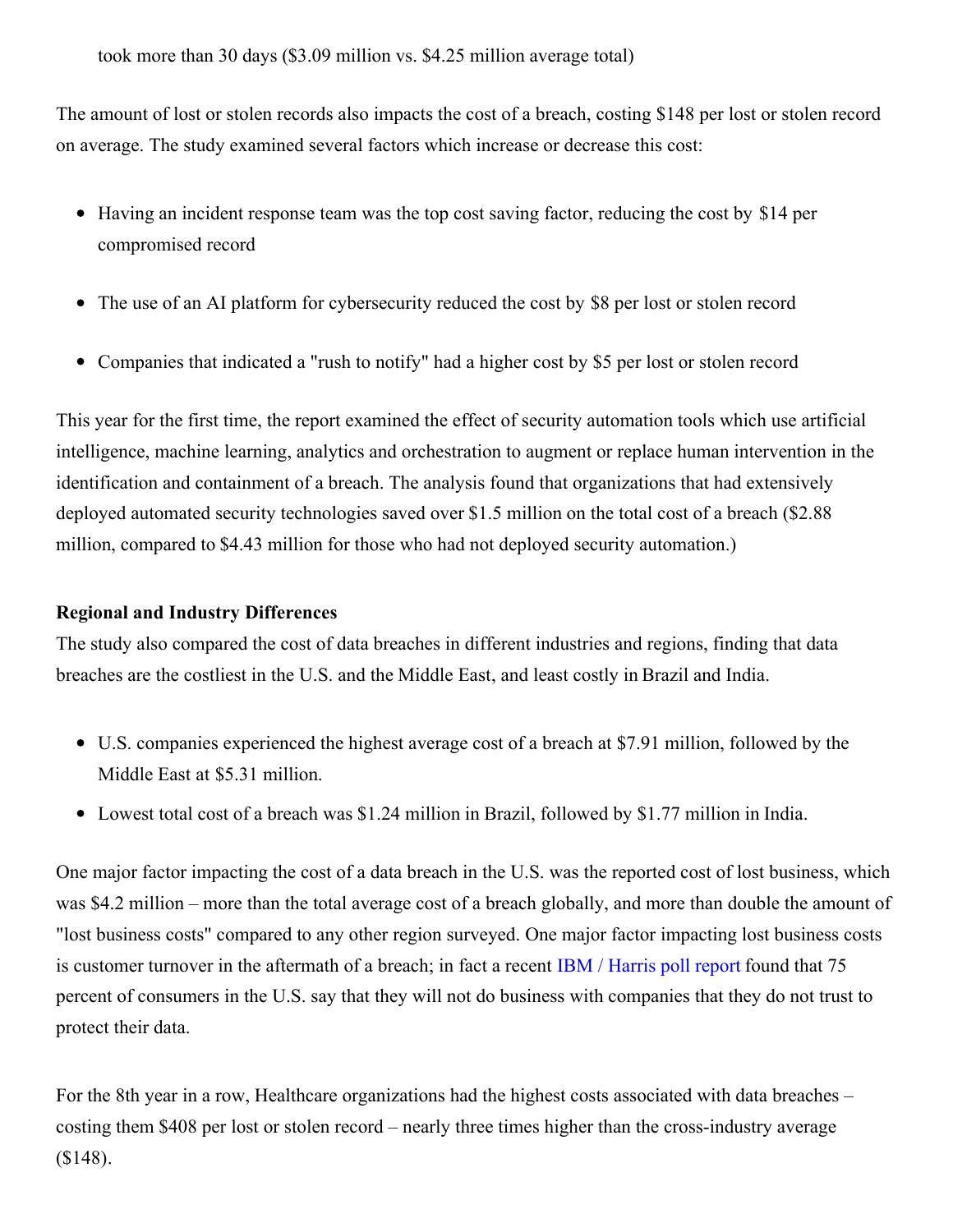"The goal of our research is to demonstrate the value of good data protection practices, and the factors that make a tangible difference in what a company pays to resolve a data breach," said Dr. Larry Ponemon, chairman and founder of Ponemon Institute. "While data breach costs have been rising steadily over the history of the study, we see positive signs of cost savings through the use of newer technologies as well as proper planning for incident response, which can significantly reduce these costs."

### **Download Full Reports & Register for the Webinar**

To download the 2018 Cost of a Data Breach Study: Global Overview, visit <https://www.ibm.com/security/data-breach/>

To view the digital infographic with study highlights, visit: [https://costofadatabreach.mybluemix.net](https://costofadatabreach.mybluemix.net/)

To register to attend the IBM Security and Ponemon Institute webinar on July 26<sup>th</sup> at 11 a.m. ET, visit: <https://ibm.biz/BdYDvf>

#### **About IBM Security**

IBM Security offers one of the most advanced and integrated portfolios of enterprise security products and services. The portfolio, supported by world-renowned IBM X-Force® research, enables organizations to effectively manage risk and defend against emerging threats. IBM operates one of the world's broadest security research, development and delivery organizations, monitors 35 billion security events per day in more than 130 countries, and has been granted more than 8,000 security patents worldwide. For more information, please check [w](http://securityintelligence.com/)[ww.ibm.com/securit](http://www.ibm.com/security)[y,](http://securityintelligence.com/) follow [IBMSecurity](https://twitter.com/ibmsecurity) on Twitter or visit the IBM Security Intelligence blog.

#### **Media Contact:**

Cassy Lalan IBM Security Communications 319-230-2232 [cllalan@us.ibm.com](mailto:cllalan@us.ibm.com)

<sup>1</sup> Data collection began February 2017 and interviews were completed in April 2018

- <sup>2</sup> Average cost for data breaches of 2,500-100,000 lost or stolen records
- <sup>3</sup> Source: IBM analysis of Privacy Rights [Clearinghouse's](https://www.privacyrights.org/data-breaches) Chronology of Data Breaches
- <sup>4</sup> Equifax data breach [reported](https://www.reuters.com/article/us-equifax-cyber/equifax-breach-could-be-most-costly-in-corporate-history-idUSKCN1GE257) to cost company \$275 million; Target 2016 [financial](https://corporate.target.com/_media/TargetCorp/annualreports/2016/pdfs/Target-2016-Annual-Report.pdf) report estimated \$292